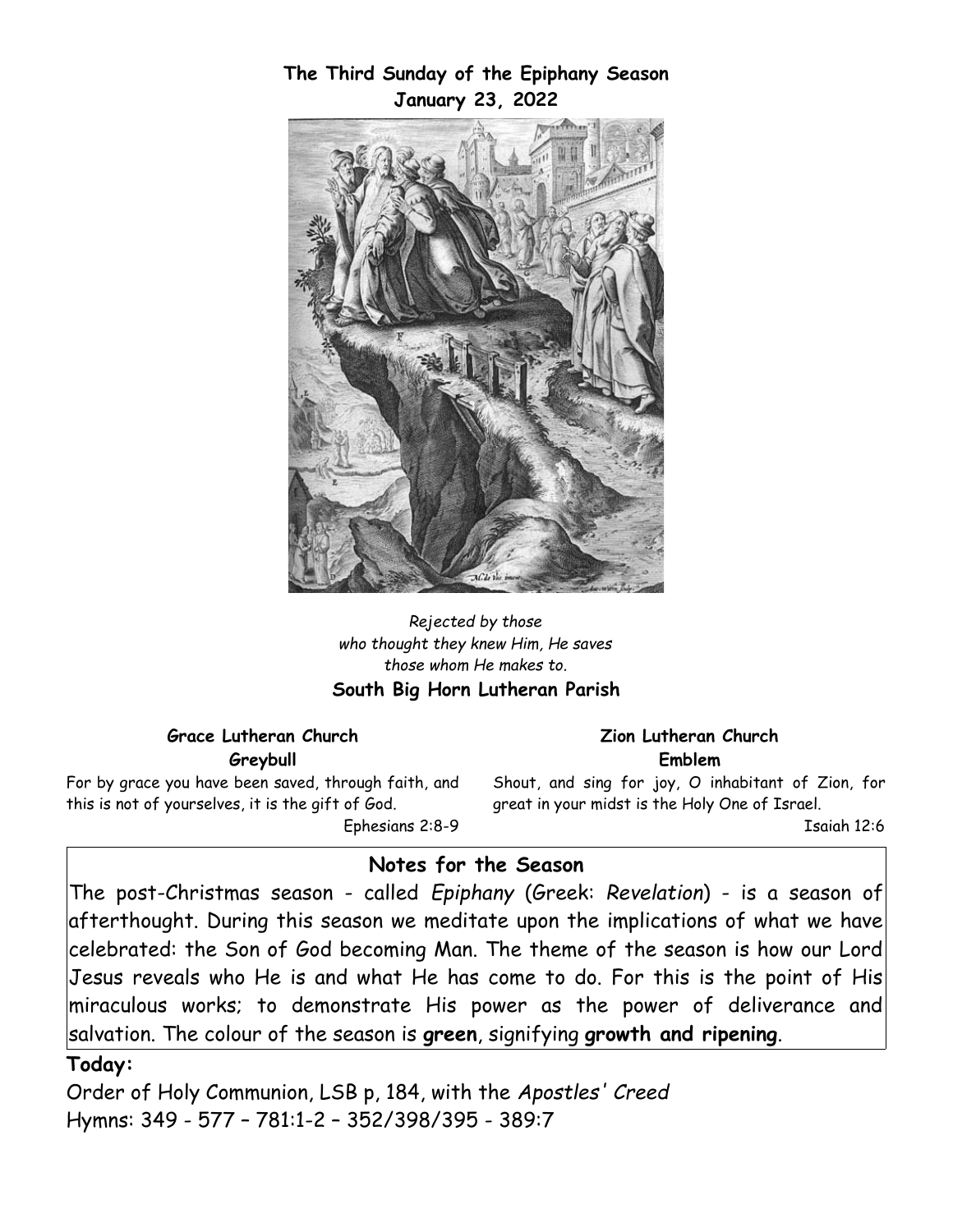## **About Holy Communion**

In the Sacrament we are made one with the risen Christ, and with each other. According to Holy Scripture, oneness in faith and confession is a precondition for such unity. As such, only Christians who share our faith and confession, and who therefore belong to congregations in the fellowship of the Lutheran Church-Missouri Synod, will commune in our church. **Visitors wishing to receive the sacrament** -  $|{\sf please}$  speak with Pastor prior to the service. We ask that our quests be respectful of $|$ our faith. **We sincerely welcome our visitors**; we assure you that we uphold this practice *also* out of concern for *your* spiritual welfare, and that our Pastor would love to study Scripture with you and help you embrace the full counsel of God, so that we can celebrate the Sacrament in a manner pleasing to God and beneficial for us all.

# **Just so we do not forget:**

*What is the third Commandment?*

Remember the Sabbath Day by keeping it holy.

*What does this mean?*

We should fear and love God, so that we do not despise preaching and His Word, but hold it sacred and gladly hear and learn it. *Of the Small Catechism*

**This we believe** *– from the Confessions of our Church*

Therefore, not only they sin against this commandment, who grossly misuse and desecrate the holy day, as those who on account of their greed or frivolity neglect to hear God's Word or lie in taverns and are dead drunk like swine; but also that other  $|$ crowd, who listen to God's Word as to any other trifle, and only from custom come to $|$ preaching, and go away again, and at the end of the year know as little of it as at the beginning. For hitherto the opinion prevailed that you had properly hallowed Sunday when you had heard a mass or the Gospel read; but no one cared for God's Word, as also no one taught it. Now, while we have God's Word, we nevertheless do not correct the abuse; we suffer ourselves to be preached to and admonished, but we listen without seriousness and care. Know, therefore, that you must be concerned not only about hearing, but also about learning and retaining it in memory, and do not think that it is optional with you or of no great importance, but that it is God's commandment, who will require of you how you have heard, learned, and honored His Word. *Of the Large Catechism*

**Pastor Tinglund shall be gone** for a District Circuit Visitors' meeting Tuesday through Wednesday. Messages can be left at cell phone 605-228-9216, which will be checked regularly. Should a need for immediate Pastoral assistance arise, feel free to call Pastor Korb of Worland at 307-388-4044.

**Free will offering at Grace** on Sunday, January 30, in favour of the Community Outreach Fund.